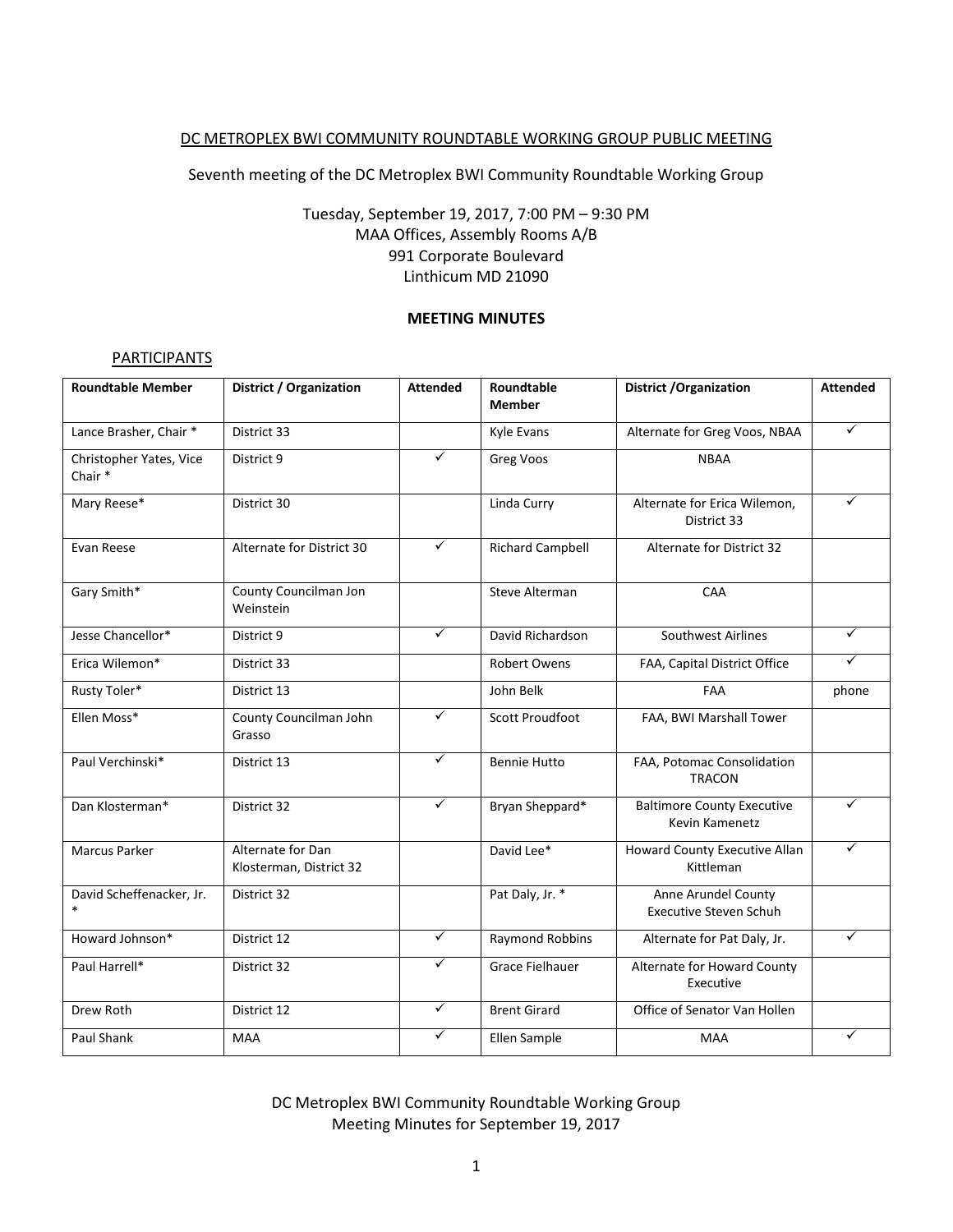| Ricky D. Smith, Sr., | Executive                                     |  |  |
|----------------------|-----------------------------------------------|--|--|
|                      | Director, Maryland Aviation<br>Administration |  |  |
|                      |                                               |  |  |

\*Voting Members

Contractor support

Kurt Hellauer,HMMH David Crandall,HMMH A.J. Durham, Straughan Christine Wysocki, Straughan Chimere Lesane-Matthews, Straughan

## MEETING MATERIALS

Participants received the following materials in advance:

Draft Meeting Minutes from August 22, 2017

## Handouts at meeting:

- September 19<sup>th</sup>, 2017 Meeting Agenda
- Draft Meeting Minutes from August 22<sup>th</sup>, 2017
- Governor Hogan's letter to Attorney General Frosh, dated September 12, 2017
- DC Metroplex BWI Community Roundtable letter to FAA Administrator Huerta, dated September 8, 2017
- Agenda/Notes from September 13, 2017 meeting with Sean Powell from Governor Hogan's **Office**
- Action Items Spreadsheet

Displayed at meeting:

- Aircraft Fleet Noise Comparisons – David Crandall's Presentation

## **1. Introductions**

Mr. Chris Yates (Vice Chair) welcomed attendees and began the meeting.

## *Review of Roundtable Events to Date*

Ms. Ray of FAA is retiring. Roundtable members visited Governor's staff on September 13, 2017.

*Review and approve June 20, 2017 meeting minutes.*

Move to table Mr. Paul Verchinski; seconded by Mr. Evan Reese; approved by voice vote.

*Review and approve agenda for tonight's meeting*

Move to approve by Mr. Jesse Chancellor; Mr. Verchinski seconded.

*Review and approve August 22, 2017 meeting minutes.*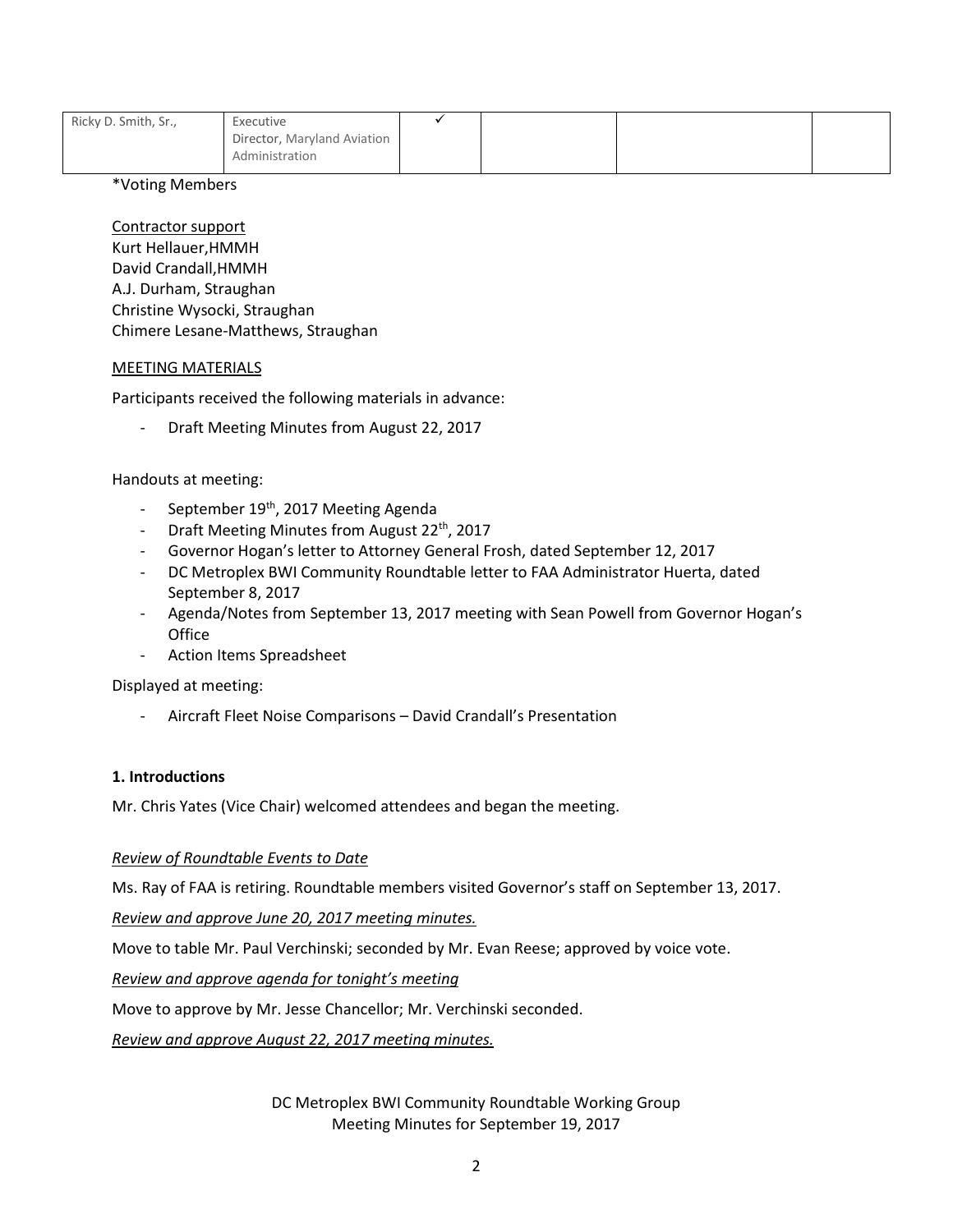The version of the minutes presented at the meeting is the same as was distributed by Mr. Lance Brasher via email on Sunday, September 17<sup>th</sup>. Mr. Verchinski motioned to approve; Mr. Reese seconded. Approved by voice vote.

# **2. Discussion of aircraft mix (follow up from July 18, 2017 meeting)**

The Roundtable decided to reorder the Agenda sequence to allow for the delayed arrival of Mr. Owens, presenting on behalf of FAA.

Mr. Crandall's presentation, Aircraft Fleet Noise Comparisons, is an extension of Ms. Mary Ellen Eagan's presentation at the July meeting. The presentation presents the noise footprints (in terms of the Sound Exposure Level (SEL) metric) associated with different aircraft design series and types (families) during an arrival and a departure, including: Boeing 737 family, Airbus 319/320/321 family, Boeing (McDonnel-Douglas MD-80/90), and a variety of smaller, regional aircraft types. Within each family, specific models have evolved, resulting in fleet mix changes over time both among and within the families.

The Boeing 737 aircraft design series continues to evolve; their newest model (B737-8Max) could be at BWI in the coming weeks/months. Like the Boeing 737 design series, Airbus A319/320 are also narrow body aircraft used by mainline scheduled air carriers. At BWI, operations by Boeing aircraft outnumber those by Airbus by about 4 or 5 to 1. Additional information was shared for different, less frequently used families/models of aircraft. Wingspans and lengths within the same family of aircraft can vary by about 20-25 percent due to their differences in number of seats and intended range.

Sound exposure level (SEL), a noise metric, takes into consideration loudness and duration of a single noise event. Mr. Crandall showed figures depicting sound exposure levels for different aircraft families related to departures and approaches; retirement dates for various models; and which are most common at BWI.

Mr. David Richardson mentioned how a newer model, the new Boeing 737-8 Max, is anticipated to be 40% quieter, in comparison with the model it is replacing. Mr. Reese explained that the new Max is a larger aircraft with more thrust compared to other 737 variants and therefore, would possibly be louder than the model it is replacing.

The figures showed arrival and landing noise footprints in SEL contours up to the 80dB level. Mr. Paul Harrell asked how large of an area would be displayed if the figure depicted noise down to 65dB. Mr. Reese asked about the noise as compared to Occupational Safety and Health Administration (OSHA) standards. Mr. Crandall clarified that OSHA metrics are not directly comparable. There are multiple ways of measuring noise that are described as decibels, and SEL is only one measurement. Mr. Reese wants to see a better comparison or relation between what this noise would sound like and other volumes of noise people may be more familiar with experiencing.

Ms. Linda Curry and Mr. Paul Harrell requested clarification on the presentation graphics and what they depict. Ms. Curry wants to see figures representative of RWY 33L arrivals. Mr. Harrell wants to understand applicability and how this relates to the Roundtable and community members' experiences.

Mr. Crandall stated McDonnel-Douglas models with engines in the tail are being phased out by the major airlines.

## **Deliverables:**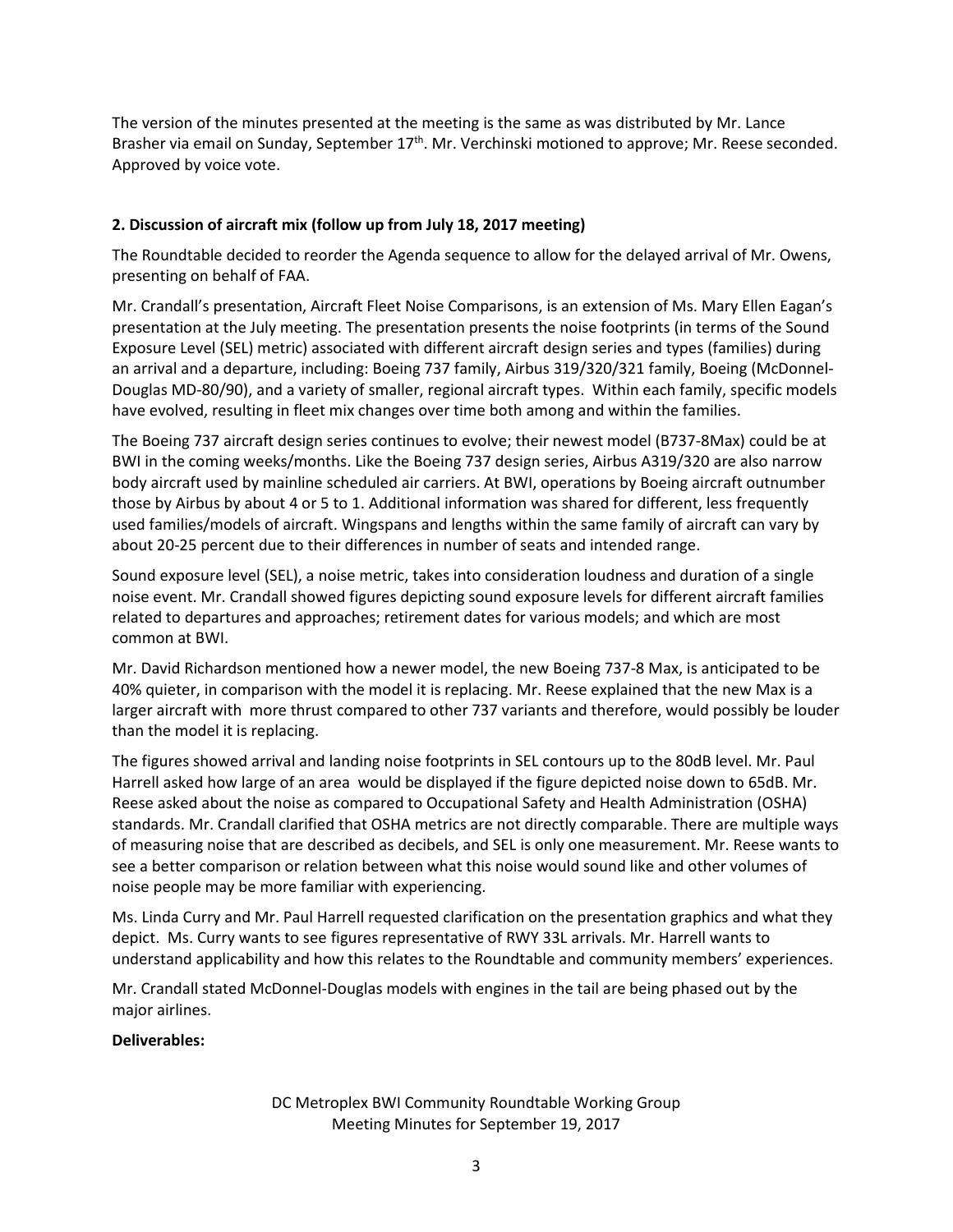- Evan Reese: provide comparable metric presented in terms used by OSHA
- Linda Curry (footprints reflecting "hold downs" as actually occur under 33L)
- Paul Harrell wants to be given this information in a way that relates to the Roundtable

## **3. FAA report on nearer term efforts and related discussion**

Mr. Owens of FAA, the Assistant District Manager of Operations for the Capital District, addressed the group.

At the July 18<sup>th</sup> Roundtable meeting, FAA committed to exploring different potential options that may be available to provide relief in the short term for the noise issues being experienced. Options are being explored in tandem between the Operational Team and the PBN Working Group (sometimes referred to as the .41 or "Dot 41" Working Group for the name of the FAA Order that governs this process, Federal Aviation Administration Order (FAAO) 7100.41 *Performance Based Navigation Implementation Process*). The PBN Working Group is providing notional flight procedures, and the Operational Team, run by Mr. Owens, is providing near-term operational solutions that may not involve not involving changes to charted procedures although might offer interim relief.

Three ideas that were presented as possible operational changes:

- Vectoring aircraft on departure from Runway 28
- Vectoring arrivals from south from RAVNN fix
- Having aircraft maintain higher altitude for longer times, specifically outside of 10 DME

Subsequent to that, a few letters were sent to FAA—to Mr. Owens, to the Administrator of FAA, and others. FAA is reviewing these letters and the information and requests made, so a coordinated, formal response can be sent from the Administrator's office. The Administrator will be the one to bring the responses together; this will be an ultimate response that responds to all of the Roundtable's requests.

Since the July 18<sup>th</sup> meeting, the FAA formed a collaborative team/work group of operational Subject Matter Experts comprised of people from BWI Tower and Potomac TRACON. The group's charge is to explore and determine feasibility, operability, and fly-ability of the requests made.

There's a potential safety trade-off when reverting back from communication techniques involving automation; automation provides fewer pilot hear-back/read-back errors of clearances issued by air traffic controllers. An increase in communication workload among controllers and pilots introduces additional systemic risk that was previously alleviated by automation. Automation provides a certain amount of predictability. When you add a human into the equation; there's a potential of various errors. This can impact safety.

Mr. Reese asked for the percentage increase in risk for switching away from automation (i.e., going back to vectoring), in relation to the national airspace structure. Mr. Owens said they would have to go through the safety-risk management process to determine this information. Mr. Reese said this risk mitigation is not consequential. You can provide route clearance and published instructions, but the controller is still talking to that pilot in Class B airspace.

Mr. Reese stated that all the problems caused by NextGen can be corrected by NextGen. How do we use NextGen to fix the problems (i.e., increase vectoring, increase dispersion, etc.)?

Mr. Owens stated that it is a more long-term solution, and not something the operational team could address. He stressed the importance of changes needing to be sustainable over the long-term.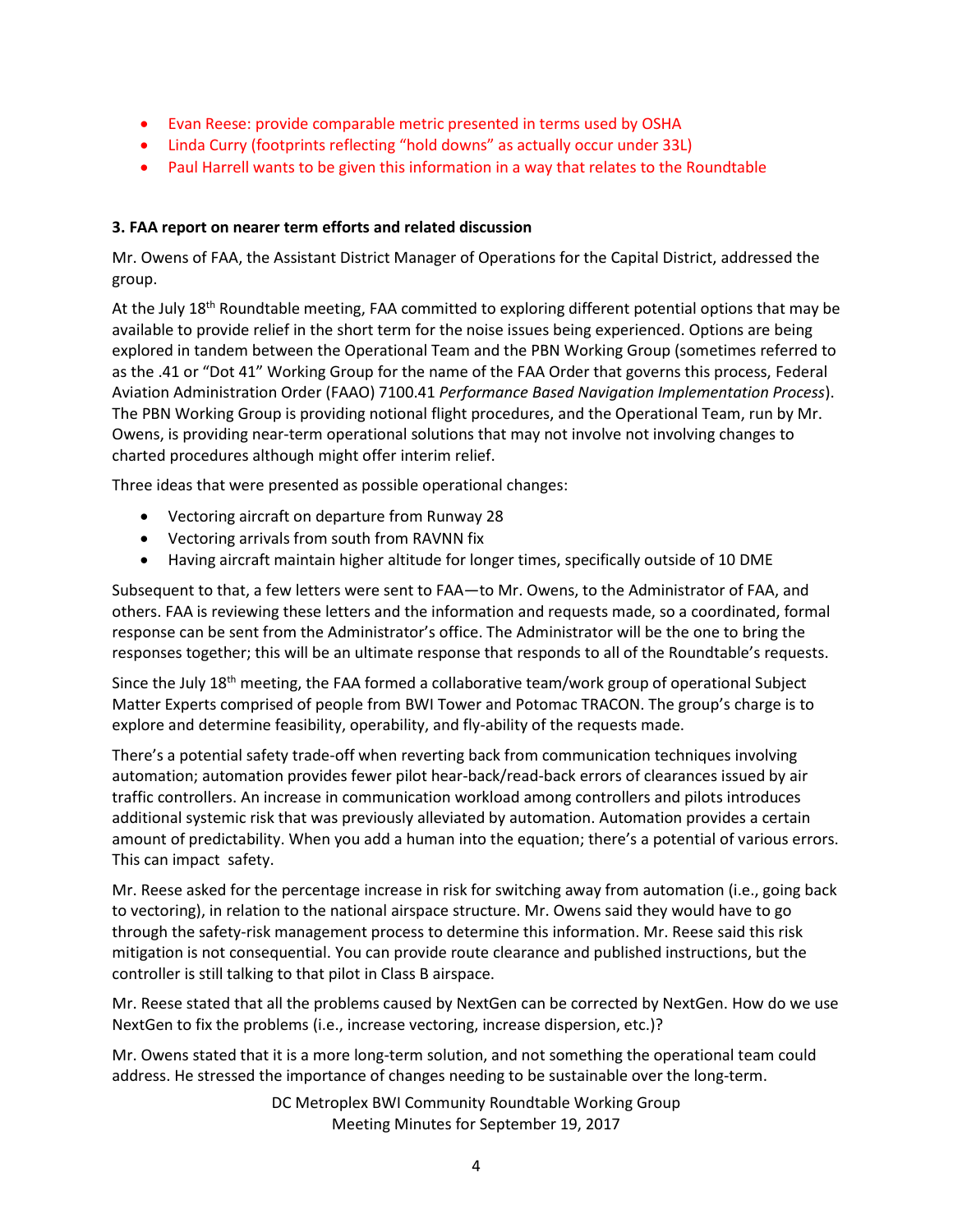Mr. Owens reiterated that vectoring aircraft as a potential solution was not off the table; however, increasing vectoring may take extensive study to determine potential impacts and risks before implementation. The FAA must also must assure the solutions are operational sustainable. Once ideas are vetted, Mr. Owens' group would reach out to the PBN Working Group, and continue to move forward.

Mr. Reese stated that what Mr. Owens was really saying is there are no short-term operational fix and no way to offer immediate relief. Mr. Owens clarified that short-term solutions would not be available as quickly as originally envisioned. Mr. Verchinski quoted Mr. Owens previously saying the process could take up to 3 months. Mr. Owens clarified he meant the process should take 90 days, once ideas have been vetted, risks had been assessed, and a decision had been made to commit to that course of action.

Mr. Jesse Chancellor expressed his frustration with FAA and stated that this process feels arbitrary, capricious, and unscientific. He stated the community wants real data points to show why you can and cannot take certain steps toward relief—Instead of saying, "We can't do it because of *x*," what they should be saying is, "Here's what we can do because of *y*."

Ms. Curry said the safety issue is always the fall back for why things cannot be done. As Mr. Reese pointed out, the increased risk associated with implementation of vectoring is a very small percentage.

Mr. Reese acknowledged the effort from Mr. Owens and his team, and asked for a name of an FAA staff member who needs to attend this Roundtable, now that Ms. Lynn Ray is retiring. Mr. Owens stated that the appropriate level of people is already engaged in the process. He didn't offer a name or office that should be involved or contacted, though noted the Roundtable does have the ear of the FAA Administrator.

Mr. Roth explained that the Roundtable believed the 90-day clock (for the implementation of operational changes) had already begun, yet this is not the case. Mr. Roth stated that the Roundtable needs someone from FAA who can commit to a specific timeframe and outcome. Mr. Owens apologized for the miscommunication and stated that he understands the frustration due to the slow pace.

Mr. Reese and Mr. Scheffenacker expressed frustration with the sluggishness and unreliability of the current process, respectively. Mr. Scheffenacker does not want the Roundtable to make decisions on how planes fly; the Roundtable wants the planes to fly the way they were previously approved to fly, pre-NextGen. Mr. Scheffenacker suggested the Roundtable seek other avenues to advocate for this change, including suing the FAA. Other Roundtable members agreed that other things could be done, but believe the Roundtable should continue with the FAA Roundtable process as well.

Mr. Roth suggested that FAA needs to follow a schedule. He encouraged Mr. Owens to go back to FAA senior leadership and let them know a lack of timeline is unacceptable and that leadership needs to commit to a timeline.

Mr. Reese and Mr. Roth requested a copy of the PBN Working Group Scope statement. Mr. Reese stated that he was hopeful that Mr. Owens would be presenting potential procedural solutions in November. Mr. Owens stated that November is one benchmark to which FAA Operations Team committed; his group is still on pace.

Mr. Reese requested a copy of the minutes of PBN Working Group Scope meeting. Mr. Owens committed to follow up on copy of the minutes of the Scope meeting.

Mr. Paul Verchinski asked for the identity of Ms. Ray's replacement. Mr. Owens offered the name of Jodi McCarthy, Deputy Vice President, Air Traffic Organization, Mission Support Services and the FAA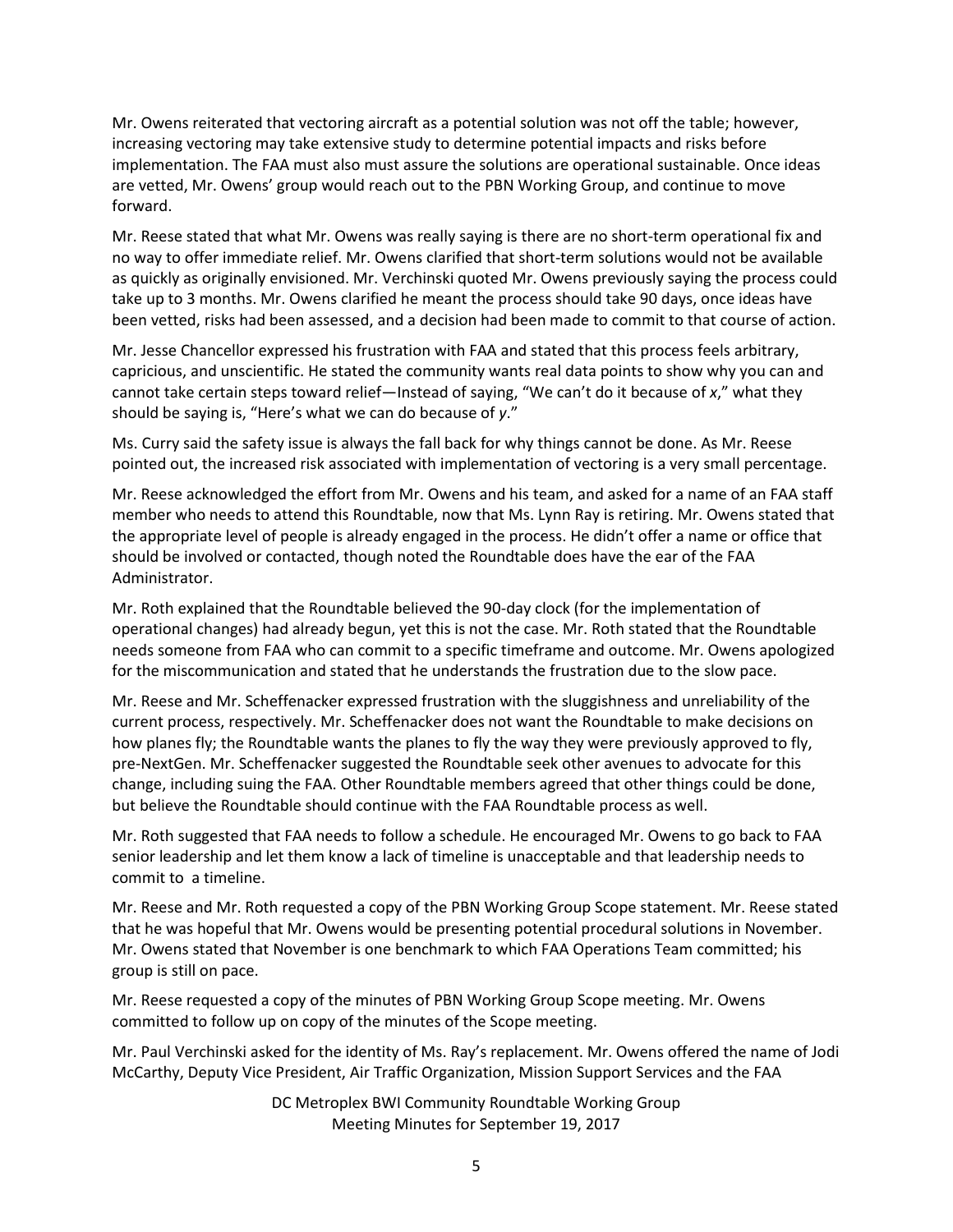Regional Administrator in New York. He agreed that sending a formal invitation to both of these staff members would be acceptable.

Mr. Scheffenacker suggested members of the Roundtable arrange additional meetings on the side, to cultivate consensus.

Mr. Reese stated that the Roundtable should be discussing other avenues to achieve desired outcomes; but having been through processes like this, he sees actions are being taken. For example, FAA convening the PBN Working Group, is a step in the right direction; FAA initiated that process. He noted the absence of a vehicle for accountability, and how FAA may be as frustrated as the Roundtable is about this.

Mr. Owens stated that one of the biggest steps forward is that the facilities (Potomac Consolidated TRACON and BWI Air Traffic Control Tower) do not in fact need a waiver for vectoring the aircraft as was previously assumed. They already have that ability. It was a misstatement by Mr. Owen; the waiver was not to vector but rather the waiver was so FAA could send via automation the instruction to pilots so they knew they would be receiving vectors. What FAA found out is that sort of waiver would not be supported. Now Mr. Owens' group is looking at a way to implement this that can be long-term and sustainable.

Mr. Chancellor stated that the Roundtable would know whether FAA has heard them when they come in November with solutions. Mr. Chancellor is concerned the solutions will be devoid of data and the Roundtable will have this new scheme and be asked to approve it, almost without any data. Mr. Chancellor reiterated his request for MAA and their consultants to be technical experts for the Roundtable, to help the Roundtable process the data.

Ms. Kimberly Pruim, from Councilman Ball's office (Howard County Council), asked if FAA had responded to issues with NextGen, in relation to compliance with the MAA-prepared and FAA-approved Noise Abatement Plan. She stated that MAA sent a letter to FAA in November 2015 in reference to NextGen impacts being incompatible to the Noise Abatement Plan. No one was aware of any response from FAA to the letter she referenced. Mr. Owens stated that he would work with Mr. Shank and follow up to locate a response.

## **Deliverables:**

- Name of person with decision-making authority to commit to a timeline and outcome
- Scope letter for .41 process (Mr. Belk agreed to provide this to MAA to share with the Roundtable)
- Scope meeting minutes
- Date FAA Regional Administrator will attend a Roundtable meeting
- Response to MAA's 2015 request to FAA on Noise Abatement Plan compatibility (Mr. Owens agreed to help Mr. Shank)

## **4. FAA report on PBN Implementation Working Group scope, first meeting results, and next steps related to discussion**

John Belk of FAA (by phone) began by sharing what the PBN Implementation Working Group accomplished to date: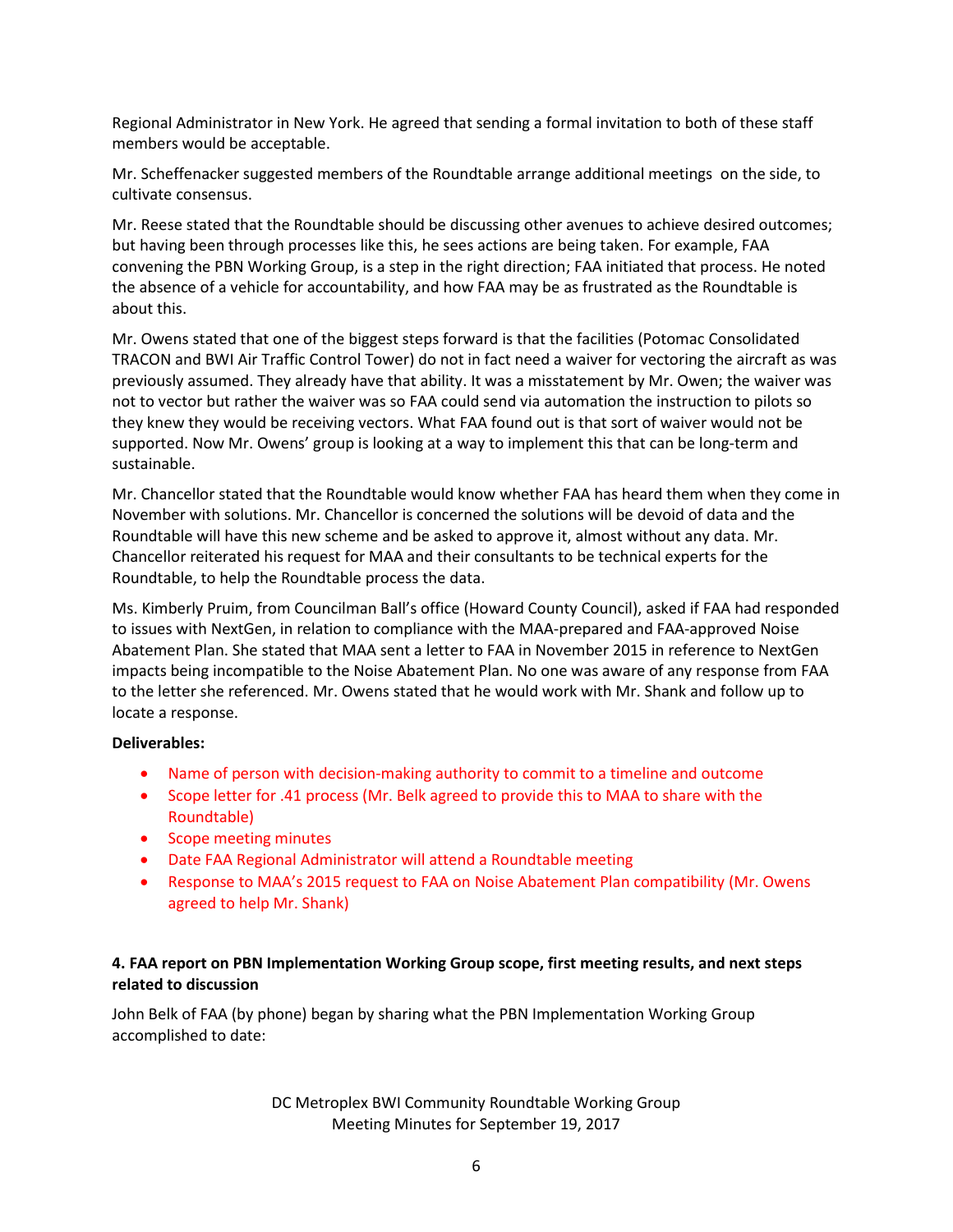- Tech exchange meeting on 8/10/17; some Roundtable members participated (Mr. Reese and Mr. Harrell). FAA representatives (management/NATCA rep), including PBN Co-Leads, shared some of the upcoming work they would be doing.
- The next meeting included representatives from FAA/ATO Potomac TRACON, FAA Aviation Safety (AVS), and other specialists from the FAA lines of business. Mr. Belk and Mr. Benny Hutto briefed the group on the presentation we provided to the Roundtable on 6/20. Mr. Belk and Mr. Hutto shared with the group the areas where FAA may be able to make revisions, ways to return to pre-NextGen or better. Departures and arrivals to 33L were discussed. It was a 2-day meeting, and a good dialogue to bring us to the next week where the whole working group met for 3 days.
- At the 3-day meeting**,** attendees included MAA representatives, Air Traffic Control Towers, Potomac TRACON, and others who work at higher altitudes. There were about 30 air traffic controllers involved in the discussion. DCA and Baltimore work done by same group of individuals; Dulles work done by breakout group. Mr. Belk reiterated that the working group was briefed on the concerns and desired outcomes of the Roundtable. The group got through a lot of discussion about TERPZ departure and impact on areas underneath. They used a topographical map to locate houses under the procedures/paths, doing their best to build procedures that avoid communities.

Additional meetings are scheduled: next week in Virginia and another on October 17<sup>th</sup>. PBN Co-Leads will tentatively brief Roundtable in November (Nov 14<sup>th</sup> was potentially mentioned but this may need to rescheduled). There was nothing kept from this working group, with respect to limiting them to certain design techniques. They had the full toolbox.

Mr. Reese asked again to see the Scope. Mr. Belk said he took a note on that, and will send that to our MAA colleagues to share with the Roundtable.

Mr. Reese asked Mr. Belk if the letter the Roundtable sent to Administrator Huerta could be given to the PBN Co-Leads. Mr. Belk replied that this has been done, and they already discussed the content at length. The Administrator's staff is working on a response. Mr. Belk stated that Ms. Ray met on Friday with the FAA COO and Administrator, specifically on the Baltimore Roundtable and the activities related to what FAA can do, in response to the Roundtable's concerns. Ms. Ray briefed the Administrator, and he has your letter. Lastly, Mr. Belk added his personal assurance that Mr. Owens is working as hard as he can on the Roundtable's issues.

# **5. Discussion regarding Roundtable technical support**

Mr. Yates took a moment to thank Ms. Ann Hollander from *Montgomery County Quiet Skies* for her attendance.

Mr. Reese asked about the Roundtable's options for obtaining a technical advisor. Mr. Shank stated that MAA and its consultants serve as the technical advisors of the Roundtable, as non-voting members. He pledged to advise the Roundtable on MAA's opinion of the process, offer criticism where necessary, and provide support where possible. Mr. Shank stated that attending the PBN Working Groups, where the process is being developed, is one of the benefits that MAA and its consultants provide. If they see something, based on our understanding of the Roundtable's requests, they can speak up on the Roundtable's behalf. So far, Mr. Shank believes the Working Group has an understanding of the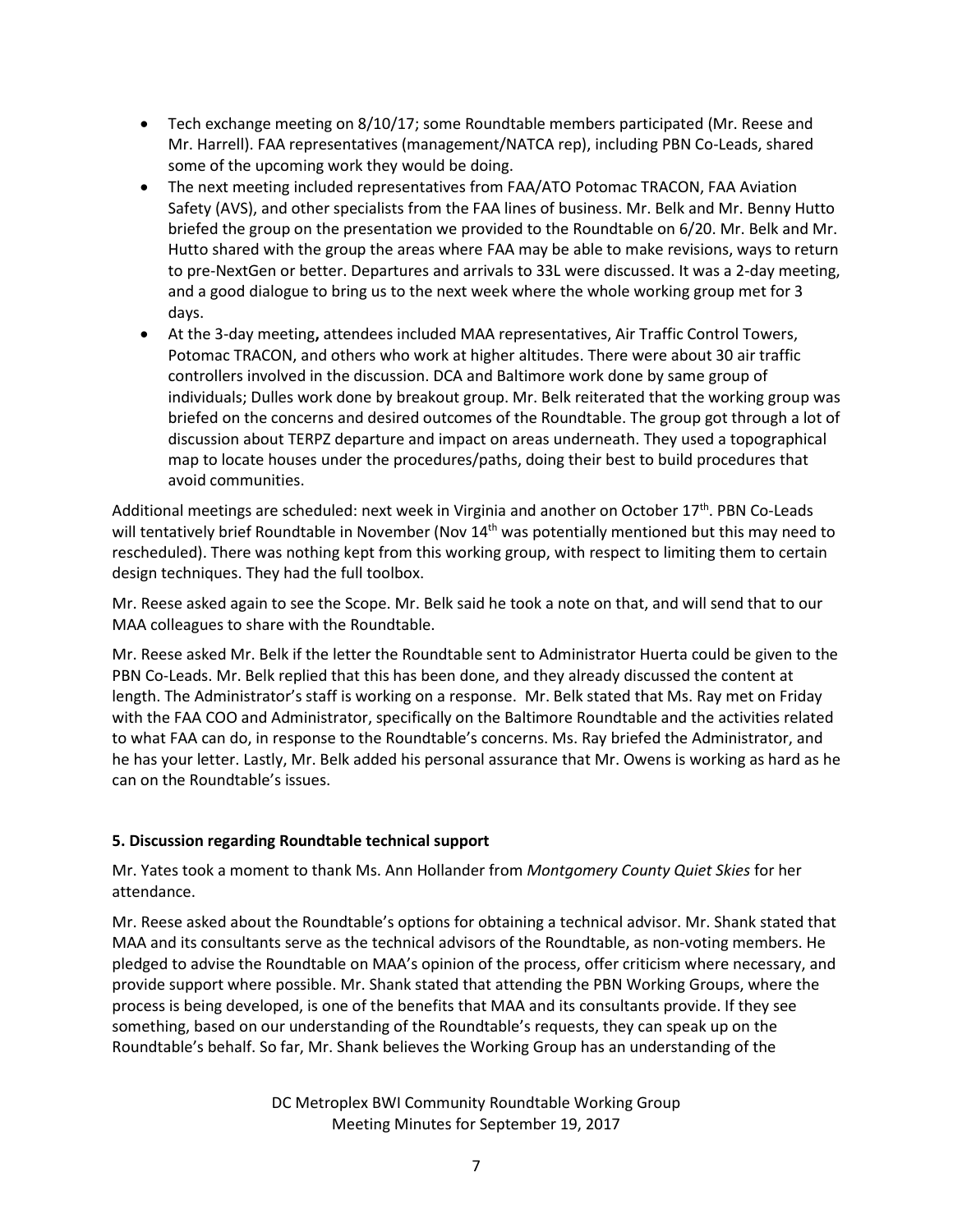Roundtable's expectations. MAA is watching this process as it unfolds, and when it comes time for FAA to present to the Roundtable, MAA will be available to provide commentary.

Mr. Chancellor asked about the components of FAA's future presentation, and how MAA would support the Roundtable. He also noted the lack of background information made available to the Roundtable from the onset. He asked that MAA come together, assess FAA's notional design(s), think about what is needed for a defensible decision, and provide this information to the Roundtable with the highest quality of professionalism possible.

Mr. Shank reiterated that MAA and consultants will be in same room as the working group, and will evaluate and comment. MAA will also send questions and comments of the Roundtable to FAA. Ms. Ellen Sample of MAA stated that a presentation was prepared previously, with some basic background data available. This presentation was bumped due to meeting lengths. The basic data presentation is available on the Roundtable website. Mr. Shank advised that it be presented to the group in October.

## **6. Discussion regarding Roundtable committees and reports**

Mr. Yates introduced topic and Mr. Chancellor explained the three committees approved by the Roundtable:

- Legislator outreach committee (Ms. Mary Reese, Mr. Verchinski, and Mr. Gary Smith);
- Public relations (Ms. Curry, Mr. Chancellor);
- Technical liaison (Mr. Harrell, Mr. Reese, Mr. Marcus Parker, Mr. Chancellor).

Committees are still open for voting members. Non-voting members can still join, though Mr. Brasher needs to determine the extent to which non-voting members will be involved. The committees are also open to the community as advisors. An email has been sent to voting members with a link for signing up. Mr. Chancellor will make sign-up sheets for community advisors, who will not be at every meeting, but will be involved for certain decisions. Mr. Chancellor would like the meetings to get started soon and possibly present at the Roundtable's October meeting.

Mr. Yates stated many people in the community are not aware of the Roundtable's effort. He put together a briefing to provide an overview to the communities, noting what the group is doing, where we are, and what they can expect. He offered to add himself to whatever committee outreach falls into.

Mr. Verchinski spoke about the webpage for Roundtable data. The website has been set up since June to tell people the Roundtable's story and what is going on with the Roundtable. A couple of meetings by telephone and through email have taken place with limited success. At this point, the Roundtable would like a schedule from Karen Harrell of when the outstanding items for the webpage can be completed. Mr. Vechinski would like FAQ's/issues page and is hopeful MAA will provide continued support. Mr. Shank stated that MAA would get with Karen and circle back this week, to make sure we know where we are on outstanding items.

Mr. Yates asked for input on how review and dissemination of meeting minutes can be sped up. He discussed the process the meeting minutes go through before approval. He stated he is testing the waters on getting them out sooner, for a better chance of prompt review by the Roundtable.

Mr. Yates also discussed the Action Items list with 55 actions. Currently, few requests have been answered. The Action Items are separated into three tiers, chosen based on priority level. Items will be moved up as those above are accomplished. There is also a completed list of items already accomplished. We also need to add reference how these were accomplished. Mr. Yates requested the Roundtable's input on how to address tracking of accomplishments.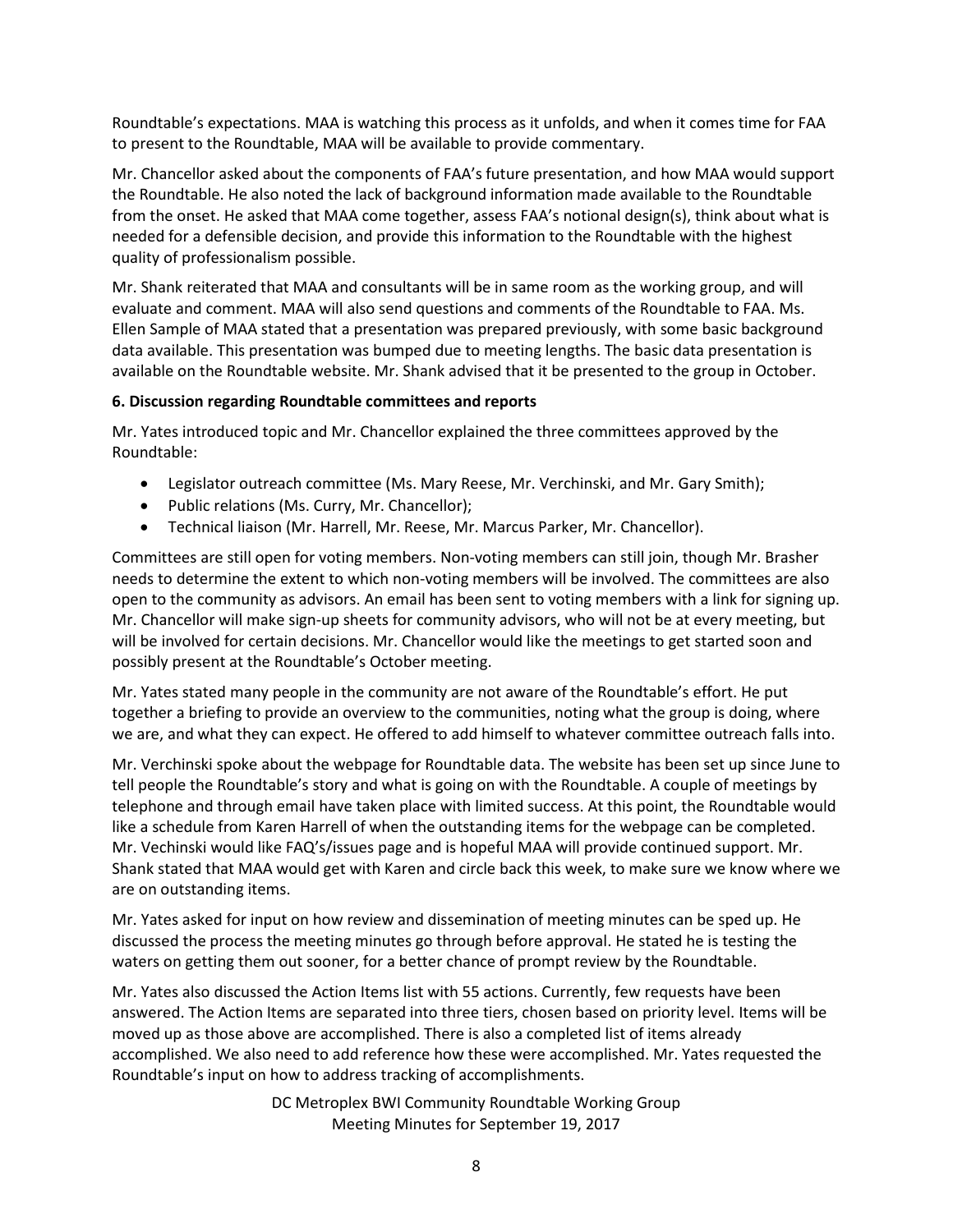#### **7. Public Comment**

**Mr. Jimmy Pleasant:** Mr. Pleasant questioned why changes made to departures on Runway 28 did not require an environmental study. He also questioned why, if wind is a factor, DCA seems to have flights leaving from runways both north and south.

Mr. Shank explained that departures are controlled by the FAA control tower, and winds are a determining factor. Also, DCA has a different fleet mix and different runway lengths than BWI. He asked Mr. Pleasant to provide specific date and time data, so MAA can find out why a particular runway was the active runway and provide a response at the next meeting. Mr. Reese said that the Roundtable has been discussing the mix of runways on west vs east flow.

Mr. Pleasant said the previous EA completed for the Metroplex procedures stated there would be no changes under 3,000 feet, but he has observed many flights in the summer coming in below 3,000 feet. He has observed over 200 flights a day from Runway 28.

Mr. Shank stated that MAA commented in a letter to FAA about this issue. Mr. Shank said he would like to get an answer to the changes that occurred after the EA and the changes implemented in 2014.

Mr. Roth let Mr. Pleasant know the Roundtable understood his concerns and that he is correct: the path off Runway 28 is not authorized under any EA. Mr. Roth said he has been researching this question for 2 years. He also stated that Phoenix just won a suit against FAA. One of the prevailing claims was that in Phoenix, the FAA did not complete an EA, and instead issued a categorical exclusion.

**Mr. Mark Peterson:** Mr. Peterson strongly suggested that now was the time to sue FAA over NextGen changes. He believes the state, counties, and other Metroplexes need to sue now.

**Ms. Kim Gust from the Mago Vista Community Association in Arnold:** Her community has been continually bombarded with low-flying jets. Nothing the community has done has gotten attention. She talked to Mr. Brian Lehman of Potomac TRACON; everyone comes back and says there is not much of a difference between NextGen and previous patterns. The difference is the altitude. Planes are coming in between 1,800 and 2,200 feet. Her community is 10+ nautical miles from BWI. Mr. Lehman verified NextGen does have planes flying in at lower altitudes, with descents beginning farther out. Somebody is telling the pilots to fly at those lower altitudes. FAA keeps passing the buck to the pilots. The Roundtable has a responsibility to get on the bandwagon and help Governor Hogan force Frosh to file suit with FAA. She started a petition, and plans to give signatures to the State's Attorney General.

Mr. Reese stated that he would sign the petition. Mr. David Lee, from Howard County Executive Kittleman's office, stated he is sending a letter to the Attorney General to file suit. Discussion in the audience occurred on how long lawsuits take, restraining orders, and the potential to join with other jurisdictions for joint lawsuits.

**Richard Wissing**: Mr. Wissing thanked the Roundtable for their service. Mr. Wissing suggested an additional goal for the Roundtable: Return the noise levels inside people's homes to pre-NextGen levels with noise remediation techniques (e.g., sound resistant windows, doors, and insulation). His plan included a three-step approach:

- Determine the cost of assessment and remediation
- Mass media usage to inform the public they may be eligible for noise abatement
- Town hall meetings with elected officials to discuss funding; possibly require funds from airlines